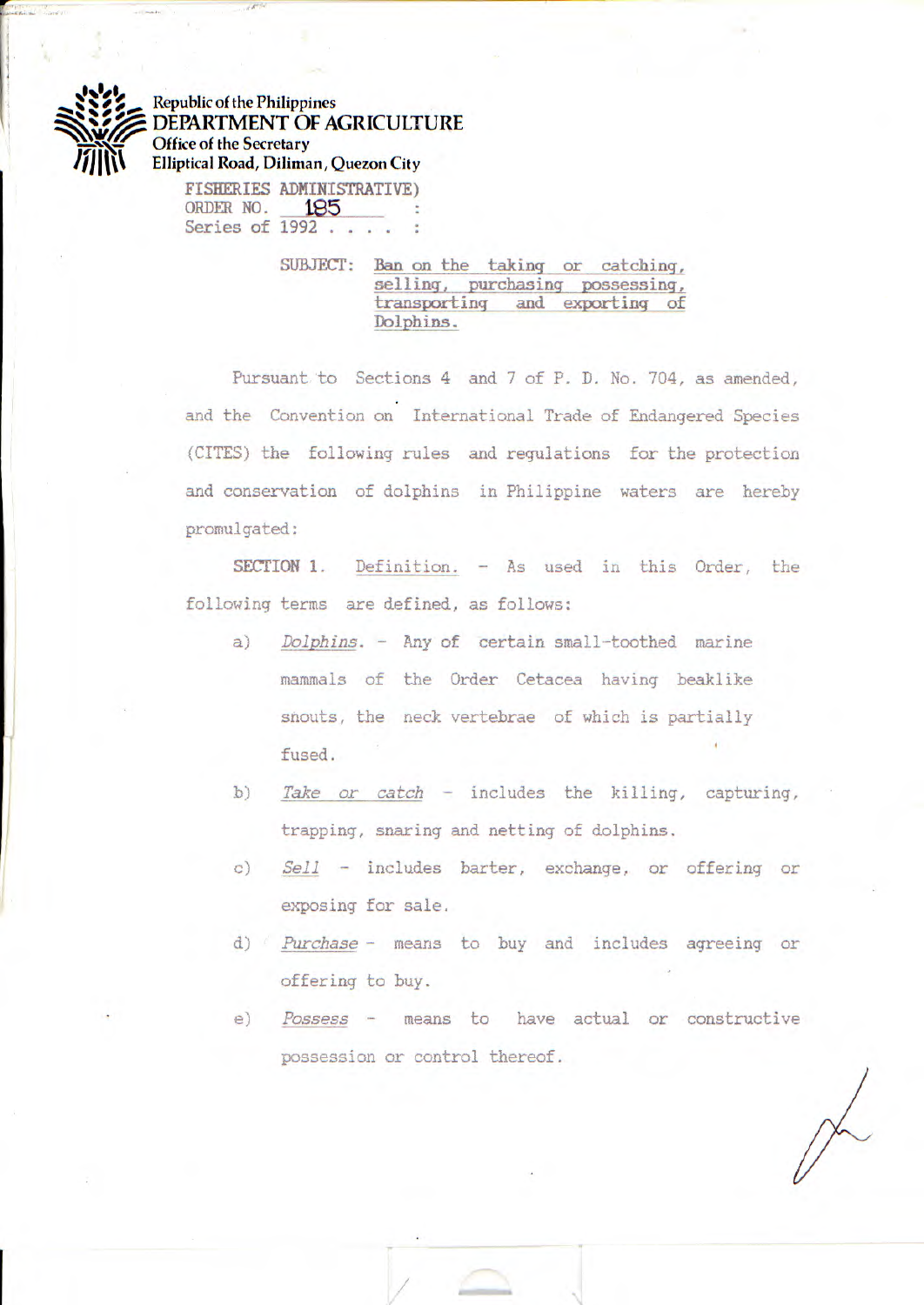- f) Transport means to carry or move or cause to be carried or moved.
- g) Export means to send or ship out of the country.

**SEC. 2.** Prohibition. - It shall be unlawful to take or catch dolphins in Philippine waters or to sell, purchase, possess, transport, or export the same whether dead or alive, in any state or form whether raw or processed: Provided, That the Secretary of Agriculture, upon the recommendation of the Director of Fisheries and Aquatic Resources, may issue a special permit in favor of any government or private agency or institution engaged in research work on dolphins, including those to be used for exhibition or show purposes subject to such terms and conditions as the said Secretary may deem wise to impose.

It shall, likewise, be unlawful to wound or kill dolphins in the course of catching other species of fish. Dolphins, which are accidentally included in the catch by any gear shall immediately be released unharmed in the sea; otherwise, the liability shall be deemed to still exist. Dead dolphins that are washed to the seashore shall be surrendered to nearest Department of Agriculture Office for proper disposition.

**SEC. 3.** Penalty. - Violation of this Order shall subject the offender to a fine of not less than five hundred (P500.00) pesos to not more than five thousand (P5,000.00) pesos or imprisonment from six (6) months to four (4) years, or both such fine and imprisonment in the discretion of the Court: Provided, That the Director of Fisheries and Aquatic Resources is hereby empowered to impose upon the offender an administrative fine of

 $-2-$